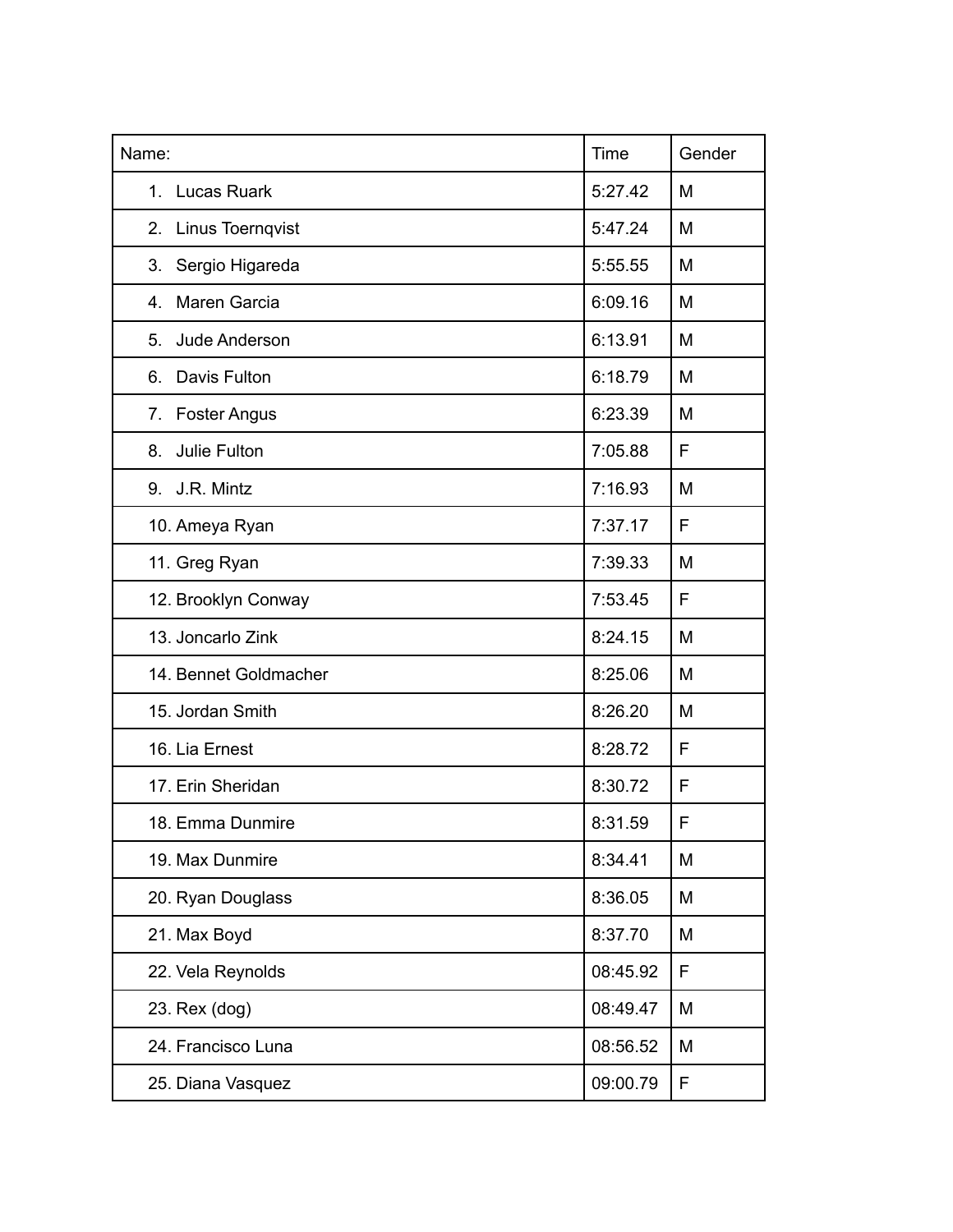| Name:                | Time     | Gender |
|----------------------|----------|--------|
| 26. Amy Pearson      | 09:02.55 | F      |
| 27. Stephanie Lol    | 09:03.63 | F      |
| 28. Nora Pearson     | 09:05.24 | F      |
| 29. Adam Fdaouch     | 09:42.33 | M      |
| 30. Tyler Romero     | 09:49.53 | F      |
| 31. Hilary Diaz      | 1:07.46  | F      |
| 32. Leik Wronski     | 10:08.37 | M      |
| 33. Daniela Santon   | 10:09.34 | F      |
| 34. Finnegan McGrane | 10:10.45 | M      |
| 35. Emily Toernqvist | 10:11.52 | F      |
| 36. Henri (dog)      | 10:24.79 | M      |
| 37. Lenore Jones     | 10:26.48 | F      |
| 38. Lee Jones        | 10:28.28 | M      |
| 39. Christina Ruark  | 10:32.38 | F      |
| 40. Ann Le           | 10:34.36 | F      |
| 41. Evan Wong        | 11:00.89 | M      |
| 42. Jeff Wong        | 11:02.29 | M      |
| 43. bib 78           | 11:25.21 |        |
| 44. Willa Smith      | 11:36.93 | F      |
| 45. Xuan Le          | 11:39.13 |        |
| 46. Asker Beattie    | 11:58.09 |        |
| 47. Helle Beattie    | 12:01.05 |        |
| 48. James Beattie    | 12:02.36 | M      |
| 49. Benjamin Hall    | 12:33.59 | M      |
| 50. Maighdlin Mau    | 12:55.67 |        |